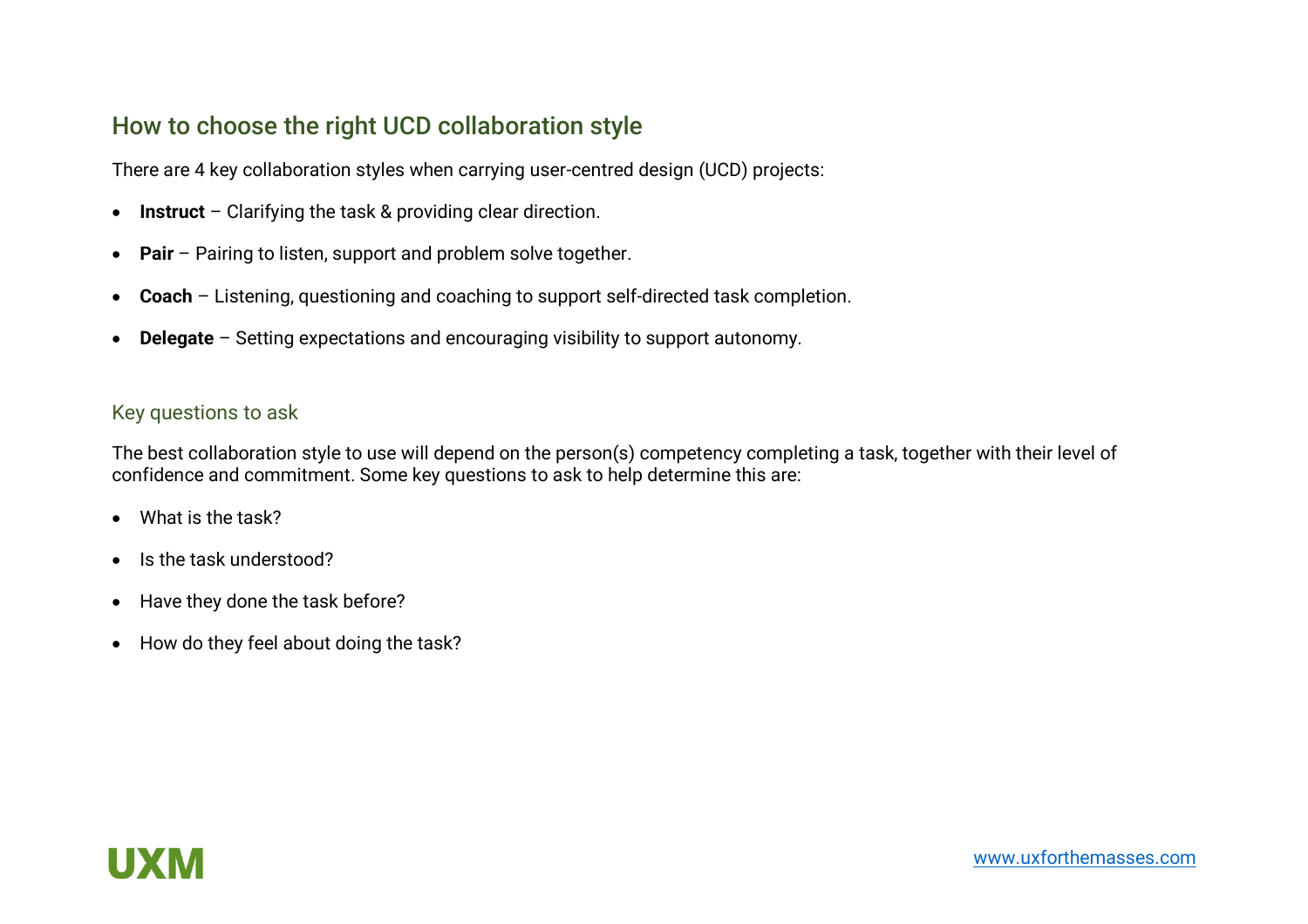## Choosing the right collaboration style

As a general guide, use the following collaboration styles given the task competence, confidence, and commitment.

- **Instruct**  Keen beginner with little task experience.
- **Pair** Demotivated learner with some task experience.
- **Coach**  Experienced, but concerns & lacking confidence.
- **Delegate**  Confident with extensive experience of task.



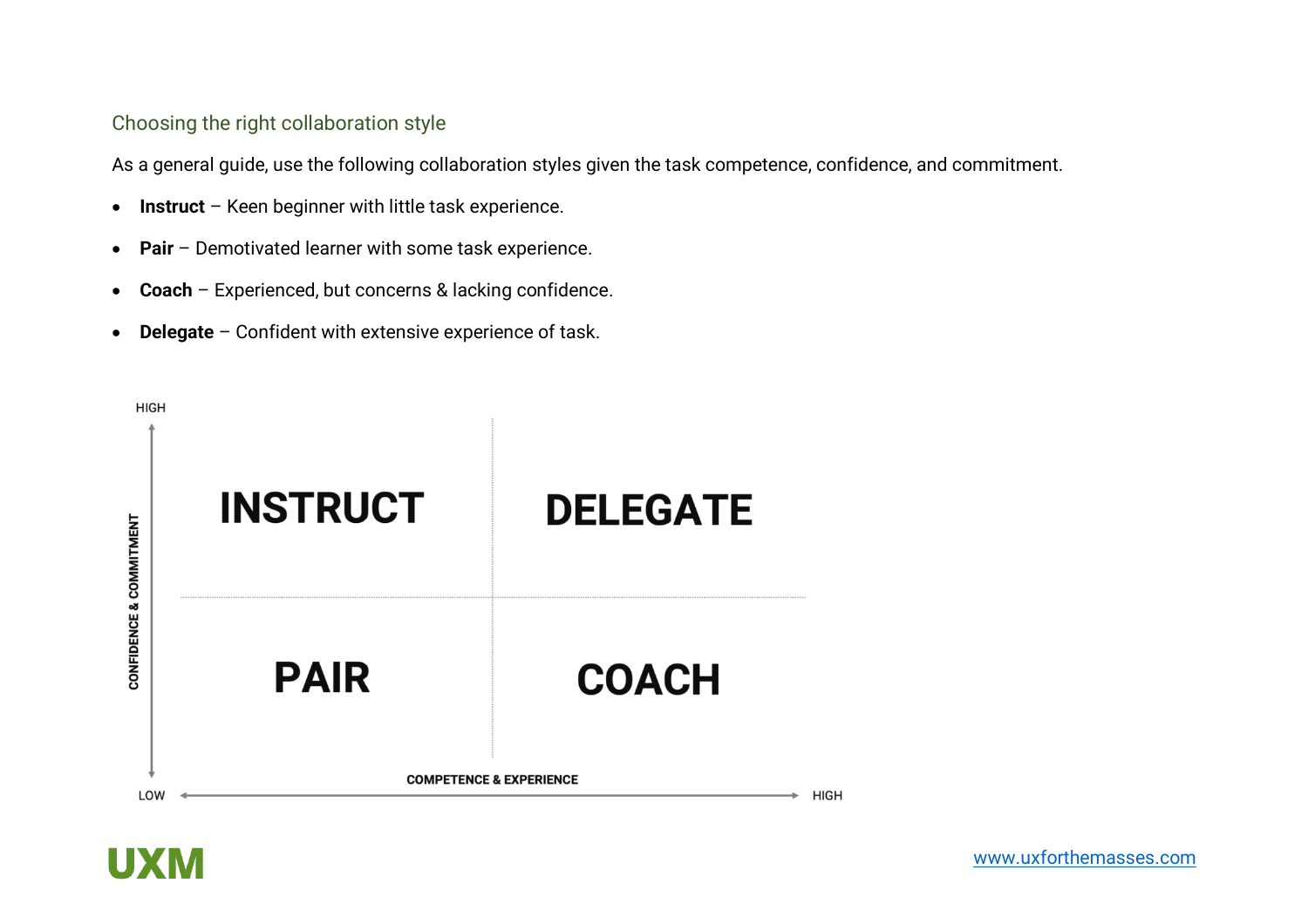# Collaboration approach

| <b>STYLE</b> | <b>WHO</b>                                                                                            | <b>HOW</b>                                                                                                                                    |
|--------------|-------------------------------------------------------------------------------------------------------|-----------------------------------------------------------------------------------------------------------------------------------------------|
| Instruct     | Keen beginner<br>$\bullet$<br>Little to no experience of task<br>Enthusiastic & motivated             | Clarify understanding of task<br>$\bullet$<br>Provide clear direction<br>Regular check-in<br>$\bullet$                                        |
| Pair         | Demotivated learner<br>Some experience of task<br>$\bullet$<br>Confused & overwhelmed<br>$\bullet$    | Listen and support<br>Work together to problem solve<br>$\bullet$<br><b>Build confidence</b><br>$\bullet$<br>Pair where possible<br>$\bullet$ |
| Coach        | Capable, but not yet self-reliant<br>Good experience of task<br>Concerns, might be lacking confidence | Listen and question<br>$\bullet$<br>Understand concerns<br>Coach to build self-reliance<br>Give space between check-ins                       |
| Delegate     | Confident & self-reliant<br>Extensive experience of task<br>Enthusiastic                              | Support autonomy<br>Set expectations<br><b>Encourage visibility</b><br>Don't get in the way!                                                  |

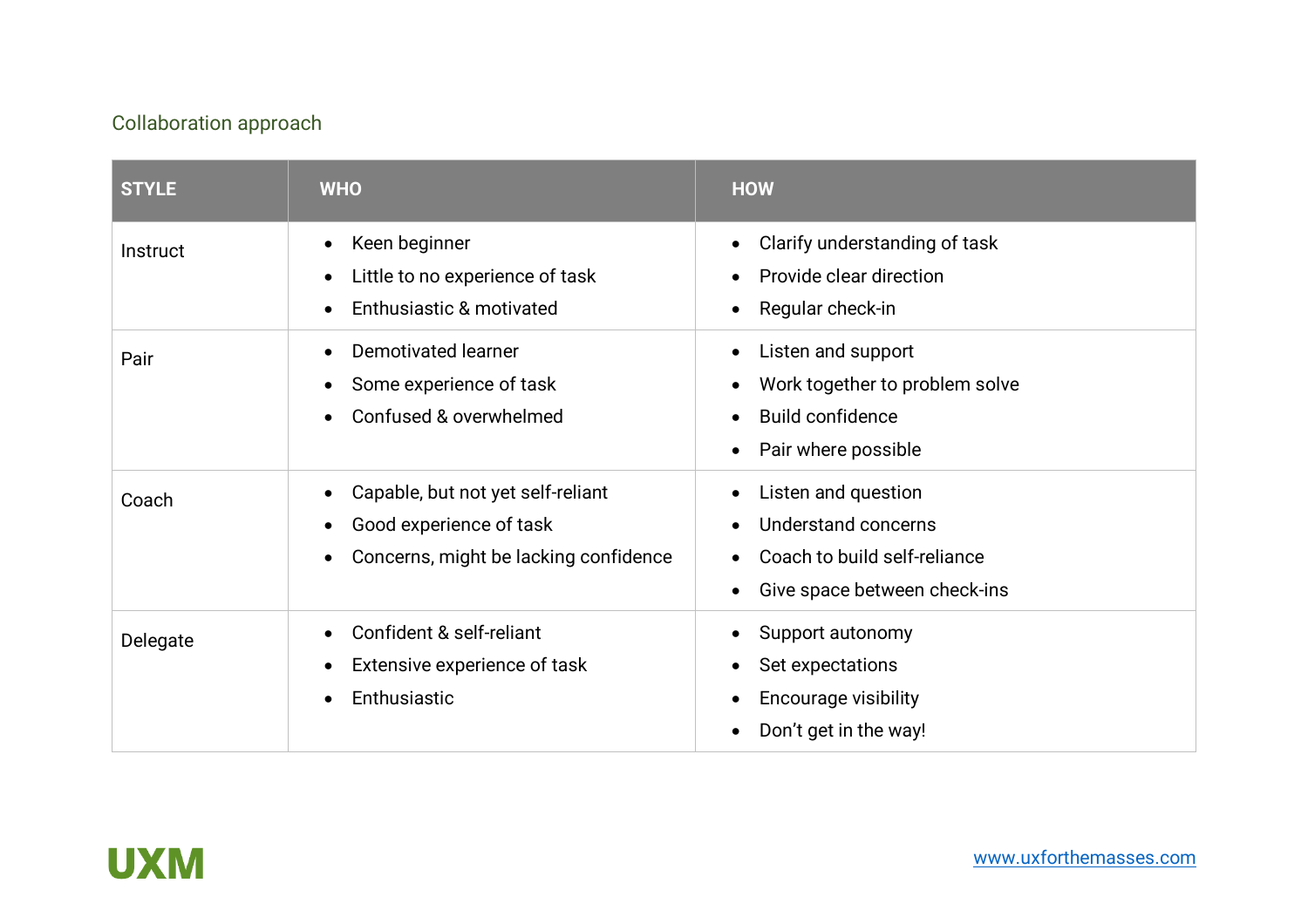### **Exercises**

*(Suggested answers are shown on the last page.)*

- 1. You are an experienced product designer working within a cross functional team. Your team is part of a group of teams, all working on the same product. Sarah, a less experienced designer working in a different team within the group has asked for your help planning and running a design workshop. The workshop is to define a new feature that Sarah's team has been asked to deliver. Sarah has experience improving existing features within the product but has never worked in a team that has to research and deliver a new feature from scratch. The workshop is certainly outside Sarah's comfort zone, she has run workshops with her team in the past, but nothing like this before. Which collaboration style would you use with Sarah?
- 2. You are an experienced product designer working on a website redesign. Having defined the information architecture and screen design for the updated site, you need to work with Sunil, the lead content writer to ensure that the copy is ready for the relaunch. Sunil is an experienced content writer and has previously worked on the website. The two of you have worked on projects in the past, and whilst Sunil has some concerns about timescales, he is confident that he can get the copy written in time. Which collaboration style would you use with Sunil?
- 3. You are an experienced product designer working with Tom, a user researcher who joined your team as a graduate a few years ago. Tom has a social science background and has quickly found his feet as a researcher (he's a natural). He is comfortable presenting research findings back to small teams, but for his most recent research project will be presenting back to the executive team. He's nervous about presenting to senior stakeholders and you're keen that Tom does a great job, so you've agreed to work with Tom on his presentation. Which collaboration style would you use with Tom?
- 4. You are an experienced product designer working with Divya, a full-stack developer to deliver a new feature. Whilst Divya has lots of experience writing code for the back-end of systems (such as APIs), she is still very new to writing production ready front-end code. She has never worked with a designer before and truth be told, isn't really sure exactly what a product designer does. Which collaboration style would you use with Divya?

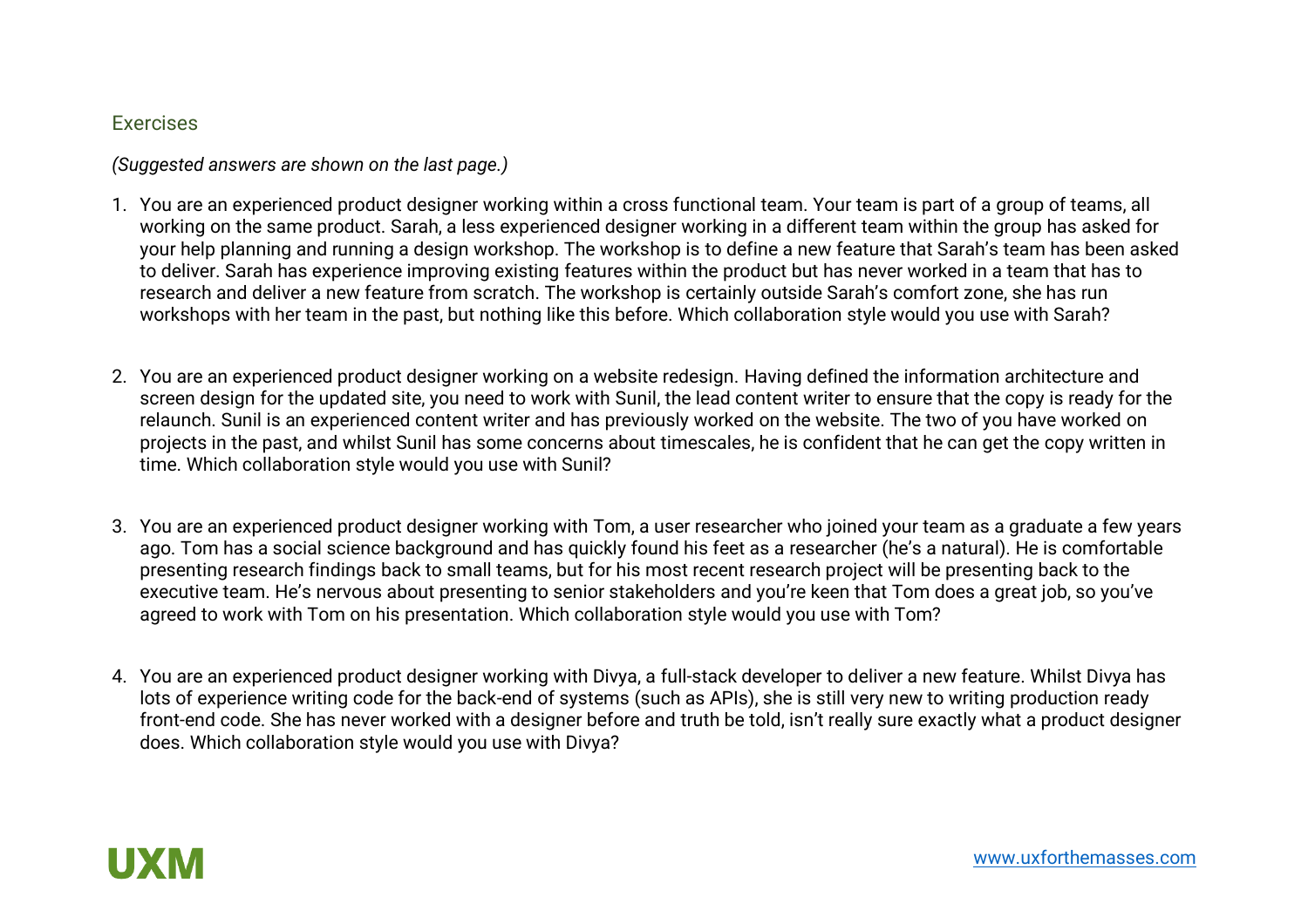## Further resources

## Articles

- Situational leadership A summary (Paul Hersey & Ken Blanchard) <https://com-peds-pulmonary.sites.medinfo.ufl.edu/files/2014/01/Hanke-Situational-Leadership.pdf>
- Guide to Situational leadership (Research in Practice) <https://practice-supervisors.rip.org.uk/wp-content/uploads/2019/11/Situational-leadership-1.pdf>

#### Videos

- Situational Leadership Model Explained (10 mins) <https://www.youtube.com/watch?v=pykuvuA-QFU>
- Situational leadership talk by Hal Mayer (60 mins) [https://www.youtube.com/watch?v=uiGoG61s\\_48](https://www.youtube.com/watch?v=uiGoG61s_48)

## Books

• Leadership and the One Minute Manager (Ken Blanchard)